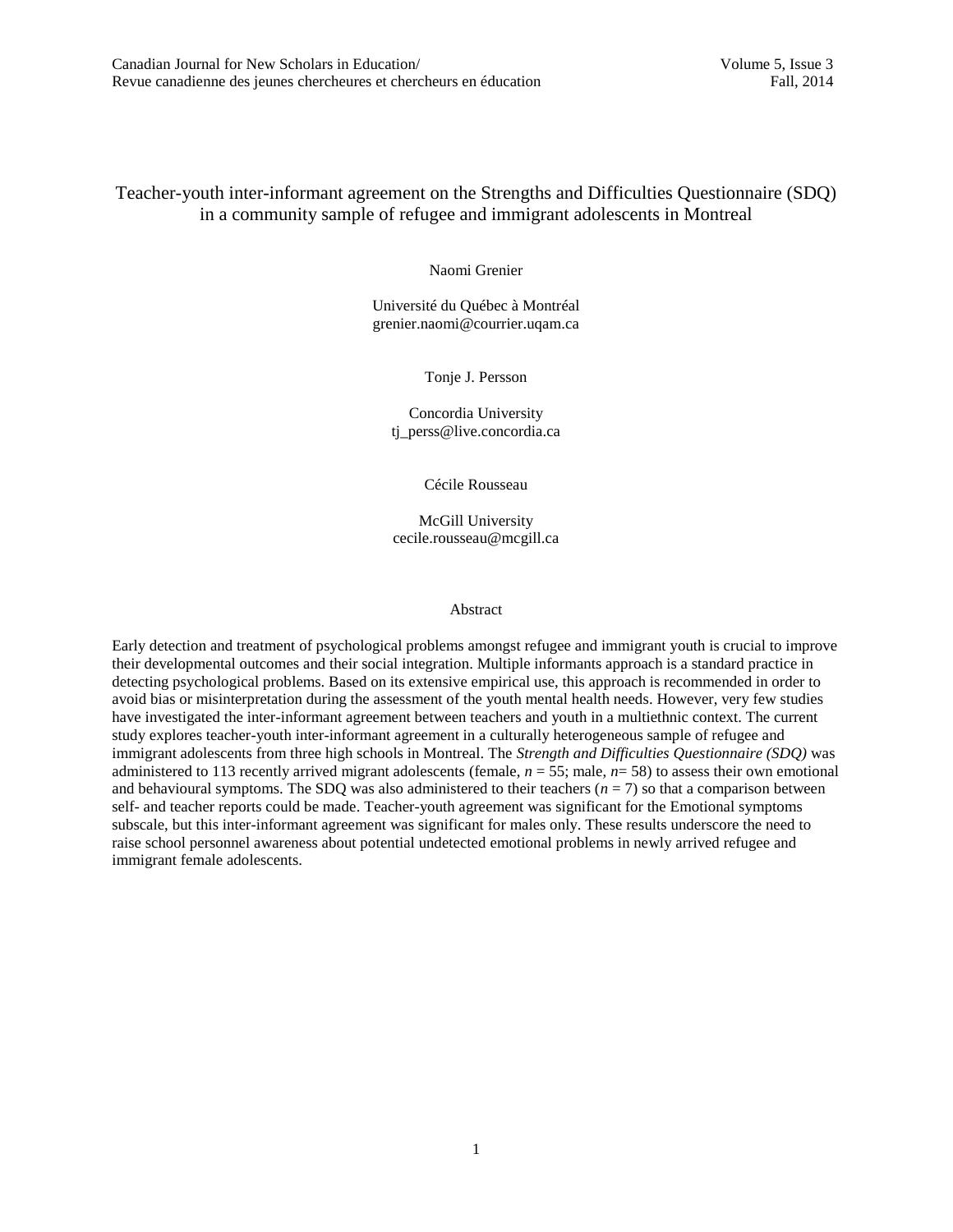### Résumé

L'identification et le traitement précoces des problèmes de santé mentale chez les jeunes immigrants et réfugiés est cruciale pour améliorer leur qualité de vie et leur intégration sociale. L'usage d'informateurs multiples est une pratique répandue pour détecter ce type de problèmes. Validée scientifiquement, cette approche est recommandée pour éviter les biais et les mésinterprétations lors de l'évaluation des besoins en santé mentale des adolescents. Cependant, très peu d'études ont investigué l'accord entre enseignants et adolescents en contexte multiethnique. La présente étude décrit l'accord enseignant-adolescents dans un échantillon culturellement hétérogène d'adolescents immigrants et réfugiés provenant de trois écoles secondaires de Montréal. Le questionnaire des Forces et difficultés (SDQ) a été administré à 113 élèves récemment immigrés (filles, *n* = 55; garçons, *n* = 58) pour qu'ils évaluent leurs propres symptômes émotionnels et comportementaux. Le SDQ a aussi été rempli par leur enseignant *(n* = 7) afin de mesurer le niveau d'accord entre leurs réponses et celles de leurs élèves. L'accord enseignant-adolescent était significatif pour l'échelle des symptômes émotionnels, mais uniquement pour les étudiants mâles. Ces résultats soulignent la nécessité de sensibiliser le personnel scolaire à porter une attention particulière aux problèmes émotionnels chez les étudiantes ayant récemment immigré, lesquels semblent plus difficilement identifiables.

Keywords: Strengths and Difficulties Questionnaire (SDQ), multiple informants, immigrant and refugee adolescents, teacher-child inter-informant agreement, gender differences.

## Introduction

Numerous studies on youth mental health have emphasized the importance of early detection and intervention which may prevent the development or persistence of disorders (Hackett et al., 2010; Stone, Otten, Engels, Vermulst, & Janssens, 2010). Prevalence studies have indicated that between 3% and 18% of children and adolescents in the world suffer from one or many mental health problems amongst a wide spectrum of mental health problems affecting young populations (Bourdon, Goodman, Rae, Simpson, & Koretz, 2005; World Health Organization, 2005). This spectrum ranges from internalizing or emotional problems, such as depression, low self-esteem, and anxiety to externalizing or behavioural problems, such as verbal and physical aggression, hyperactivity, and conduct problems. Recent findings have shown that these problems are especially common in children and adolescents living in different situations of vulnerability (e.g., living in poverty, witnessing violence, being victims of abuse, etc.) (Bielsa, Braddick, Jané-Llopis, Jenkins, & Puras, 2010; Marquis, & Flynn, 2009). Hence, research on refugee and immigrant youth seem particularly important since they may have been exposed to traumatic events and may live in unstable environments. In combination, they may be at risk to suffer from or to develop psychological problems (Gurvitch, 2005; Rousseau & Drapeau, 2004).

Unfortunately, the detection of internalizing and externalizing symptoms in youth poses many challenges, particularly in ethnically diverse populations. Relevant to the North American context, several challenges are identified. Firstly, the limited access to mental health care and the experiences of stigma and discrimination associated with its use cause refugee and immigrant populations to persistently under-use mental health services (Anstiss, Ziaian, Procter, Warland, & Baghurst, 2009; Desmeules et al., 2004). Secondly, ethnic minority families may be less inclined to recognize these symptoms due to their different cultural references and expectations about what constitutes normative versus atypical or deviant youth behaviour (Fung & Lau, 2010; Rousseau & Drapeau, 1998). In fact, recent research found that internalizing problems are underreported for Asian and Latino immigrant adolescents compared to their peers (Gudiño, Lau, Yeh, McCabe, & Hough, 2009; Lau et al., 2004). These researchers suggest that internalizing symptoms may be less distressing to immigrant parents who may, because of their dominant cultural values, interpret their manifestation as appropriate behaviour or signs of maturity.

In this context, the information provided by other informants becomes highly valuable for detection and early intervention amongst refugee and immigrant adolescents; for example, a multi-informant assessment is of value especially, because the manifestation of emotional and behavioural problems may vary across settings (Collishaw, Goodman, Ford, Rabe-Hesketh, & Pickles, 2009; Lappalainen, Savolainen, Sointu, & Epstein, 2014; Goodman, Ford, Richards, Gatward, & Meltzer, 2000;). Teachers and special educators often represent the first and principal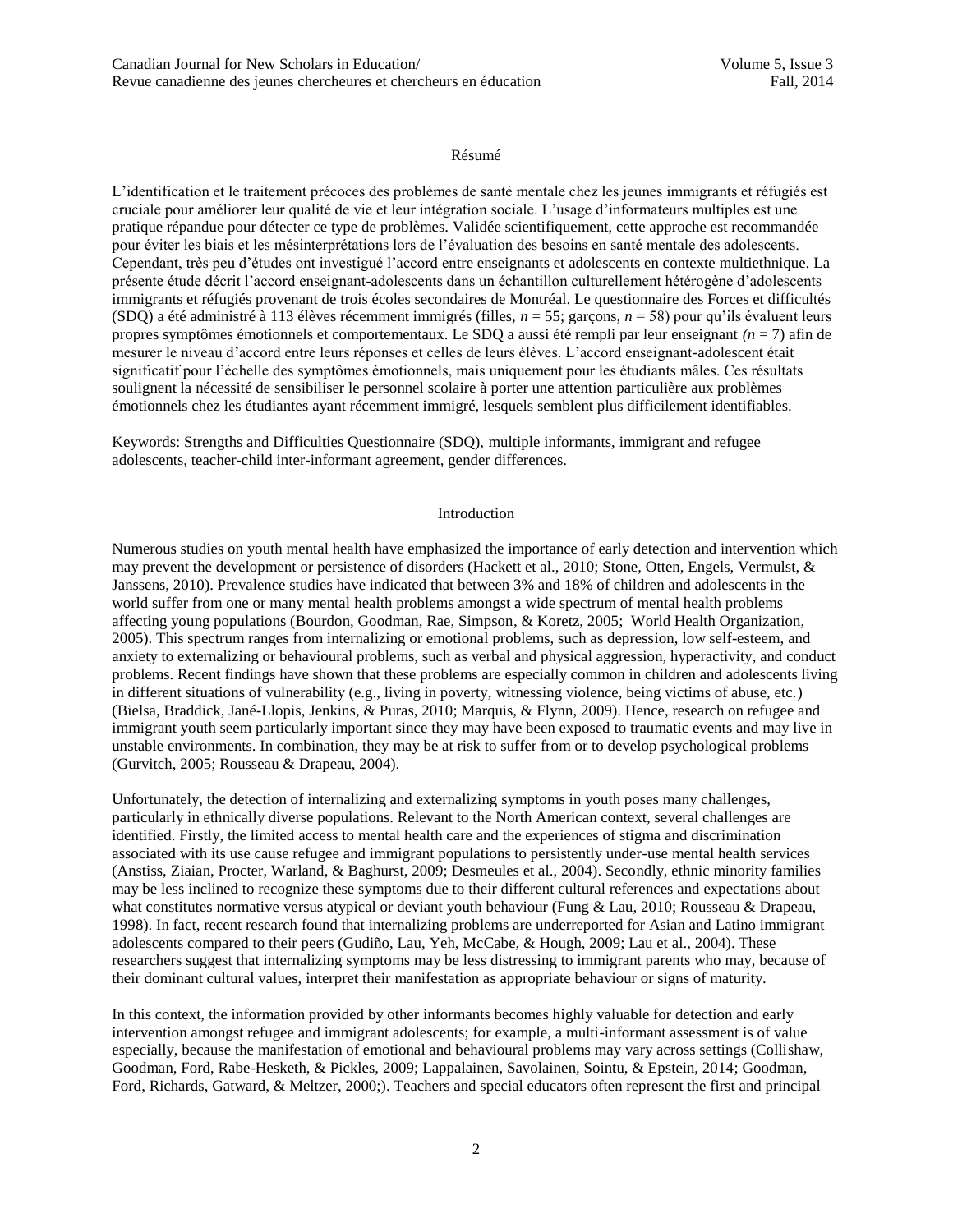point of contact between refugee and immigrant youth and the host society. As such, they are targeted as central informants in the identification of mental health problems (Hackett et al., 2010).

Consequently, attention to efficient and readily available screening measures has recently increased in school settings (Stone et al., 2010). One of the screening instruments most widely used, and for which the most multiethnic findings have been published, is the Strengths and Difficulties Questionnaire (SDQ) (Goodman, 1997; Goodman, Meltzer, & Bailey, 1998). Translated into more than 60 languages, it is also particularly valuable in ethnically and linguistically diverse settings (Marquis & Flynn, 2009). As a dimensional instrument, the SDQ enables users to compare adolescents' scale scores with normative samples for relevant cultural groups, and separately for parent, teacher, and self-ratings.

Several studies have validated the cross-informant agreement of the SDQ scores (Goodman et al., 2000; Muris, Meesters, & Van den Berg, 2003). The teacher-youth agreement, although usually reported as lower than parentyouth agreement, has been found to be of equal predictive value (Collishaw, Goodman, Ford, Rabe-Hesketh, & Pickles, 2009; Goodman et al., 2000). However, while the parent and teacher assessments are considered interchangeable, many authors pointed out that the subjective experience of the youth should be given added importance in order to reduce bias in the diagnosis and to obtain a more precise understanding of their problems (Rousseau & Drapeau, 1998; Stone et al., 2010). When assessing internalizing symptoms using SDQ, self-reports are especially important, because they have been found to be more accurate than the parent or teacher reports on the emotional problems subscale (Prior, Virasinghe, & Smart, 2005; Wille, Bettge, Wittchen, Ravens-Sieberer, & the BELLA study group, 2008).

As previously discussed, the validity of the immigrant parent reports may be influenced by different cultural views in relation to what constitutes normative behaviour. Similarly, numerous cultural considerations appear relevant to the study of the teacher-youth agreement and may limit the accuracy of the teacher reports (Achenbach et al., 2008). Researchers have documented many inter-informant disagreements, both between the teachers and youth and between the parents and youth. For example, in community samples, refugee and immigrant adolescents tend to report a higher level of symptoms than do their parents or teachers (Montgomery, 2008; Prior et al., 2005; Rousseau & Drapeau*,* 1998). In addition, recent findings show that inter-informant agreement is consistently poorer for internalizing symptoms than for externalizing symptoms (Alfons, Crijnen, Bengi-Arslan, & Verhulst, 2000; Collishaw et al., 2009). Goodman et al. (2000) have provided some explanations for this substantial variation between the rates of reported symptoms by highlighting the fact that when youth suffer, both from behavioural and emotional problems (e.g., a mild depressive conduct disorder), the specific adult-informant prediction is more often a conduct than an emotional disorder.

Furthermore, emotional problems are most likely to be missed by adult informants in female youth, even though females usually report more symptoms (especially internalizing symptoms) than their male counterparts (Collishaw et al., 2009; Goodman et al., 1998; Prior et al., 2005; Wille et al., 2008). In refugee and immigrant populations, this poor cross-informant agreement has been observed mainly between parents and youth. In Quebec, more specifically, Rousseau and Drapeau (1998) found weaker parent-daughter agreements than parent-son agreements in a sample of Cambodian parents and adolescents. According to the authors, the different levels of acculturation to North-American norms (with regards to the expression of affect) between parents and youth may explain this disagreement. They also suggested that the imperatives of social acceptability in immigrant populations may prevent parents from reporting specific psychological symptoms in their daughter(s). These findings suggest that similar cultural gaps could also impact the inter-informant agreement between teachers and refugee and immigrant youth, but, to date, very little research has addressed this issue, especially in the context of Quebec. Hence, the current study investigated the inter-informant agreement for emotional and behavioural symptoms, as measured by the SDQ on the teacher and self-reports. The teacher-child inter-informant agreement is presented separately for males and females to address potential gender effects. Two focal questions that guided this investigation were: (a) Is there a correlation between youth and teacher report for emotional and behavioural symptoms as measured by the SDQ? and (b) Does the teacher-youth inter-informant agreement vary as a function of gender?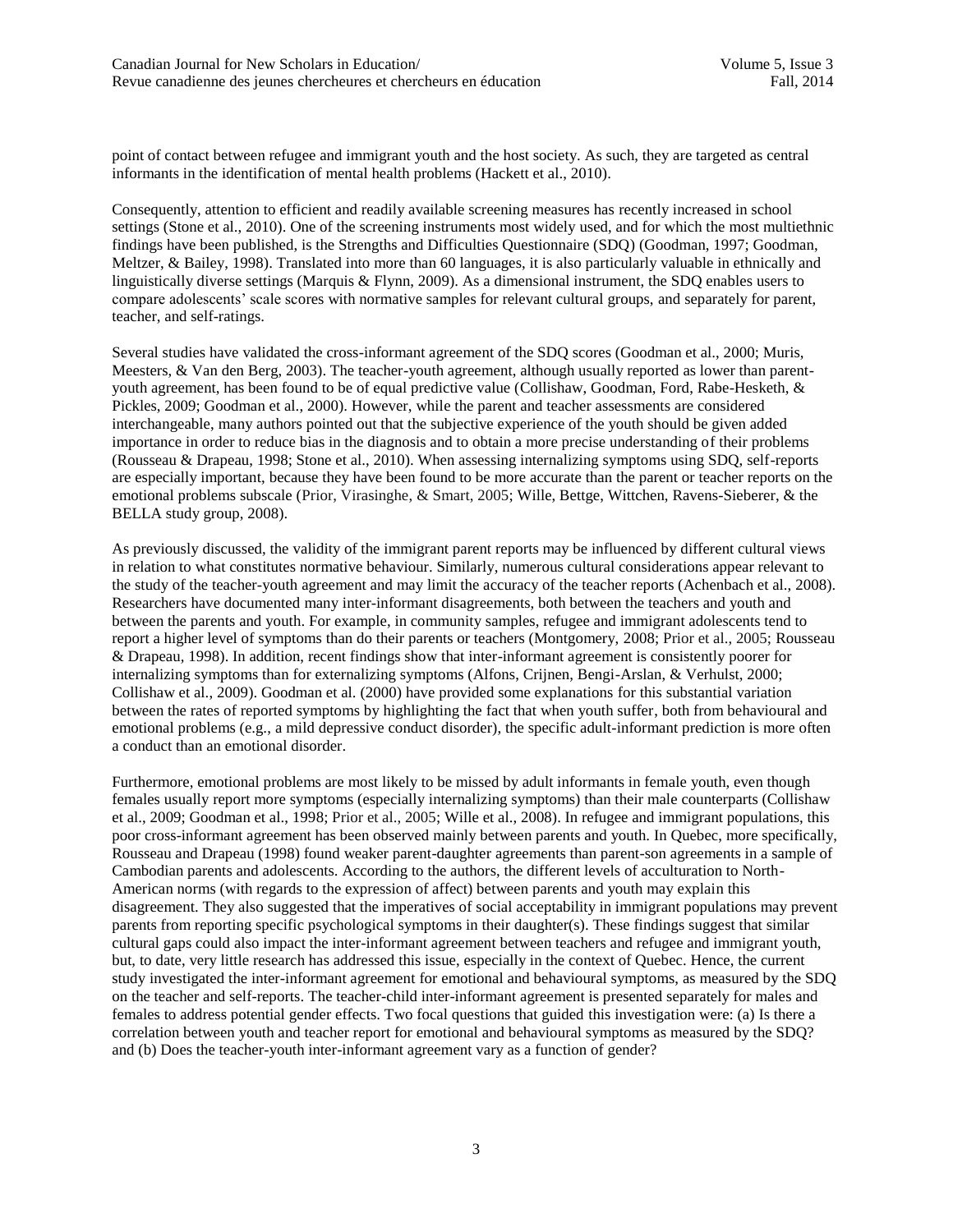## Method

This section describes the methods chosen for sampling and data collection. Details about the participants' characteristics and the properties of the SDQ are also provided.

## *Participants and procedure*

Participants were drawn from a larger longitudinal intervention study involving a heterogeneous sample of recently arrived refugees and immigrant adolescents attending multiethnic schools in Montreal. For the current study, a total of 113 students and their teachers *(n* = 7) from three multiethnic high schools were included. Teachers filled out the teacher version of the SDQ, while students filled out the self-report version. Of all the students eligible for the study  $(i.e.,$  attending the class of one of the seven teachers participating to the study), 91% provided consent<sup>1</sup>. For the current study, the student enrolment for the three schools was 49% female ( $n = 55$ ) and 51% male ( $n = 58$ ).

In order to protect the anonymity of students, their names were replaced with a code. Teachers received \$100 for their participation, while adolescents did not receive monetary compensation for their participation. All procedures were approved by the Centre de Santé et de Services Sociaux (CSSS) de la Montagne ethics review committee. Data collection occurred during the 2008-2009 school year, and the data were collected both at the pre- and postassessment of the intervention. However, to control for potential intervention effects, data collected at the post-test was excluded for the current study. Moreover, only adolescent data matched with teacher data was considered in this study, because the primary aim was to measure teacher-child agreement.

Adolescents completed the SDQ questionnaire in class during a regular class period, and the SDQ questionnaire was available in different languages (a version in their mother tongue was made available upon request); adolescents responded in French  $(n = 84)$ , English  $(n = 8)$ , and Spanish  $(n = 21)$ . Demographic characteristics are presented in Table 1. The sample included 113 immigrant and refugee adolescents from 35 different countries attending three multiethnic high schools in Montreal, 15.7% of whom were refugees. Their mean age was  $15.6$  (*SD* = 1.3, Range = 12-18), and their average age at the time of immigration to Canada was 14.2 (*SD* = 1.5, Range, 10-17).

| Table 1: Demographic Characteristics |         |  |
|--------------------------------------|---------|--|
|                                      | Percent |  |
| Origin                               |         |  |
| Asia                                 | 50      |  |
| Latin America                        | 32      |  |
| Africa                               | 7       |  |
| Europe                               | 5.8     |  |
| North America                        | 3.3     |  |
| Missing                              | 1.9     |  |
| Status                               |         |  |
| <b>Permanent Resident</b>            | 55.4    |  |
| Refugee                              | 15.7    |  |
| Citizen                              | 0.8     |  |
| <b>Waiting for Status</b>            | 1.7     |  |
| Don't Know Status                    | 13.2    |  |
| Missing                              | 13.2    |  |

# *Strengths and Difficulties Questionnaire (SDQ)*

The Strengths and Difficulties Questionnaire (Goodman, 1997) is a behavioural screening questionnaire designed to describe psychological attributes in school-age youth. A primary aim of the SDQ is to identify children at high risk of mental health disorders and who warrant further assessment. The SDQ employs a dimensional approach whereby each of its five subscales designated as *Conduct Problems*, *Emotional Symptoms, Hyperactivity, Peer Relationships,*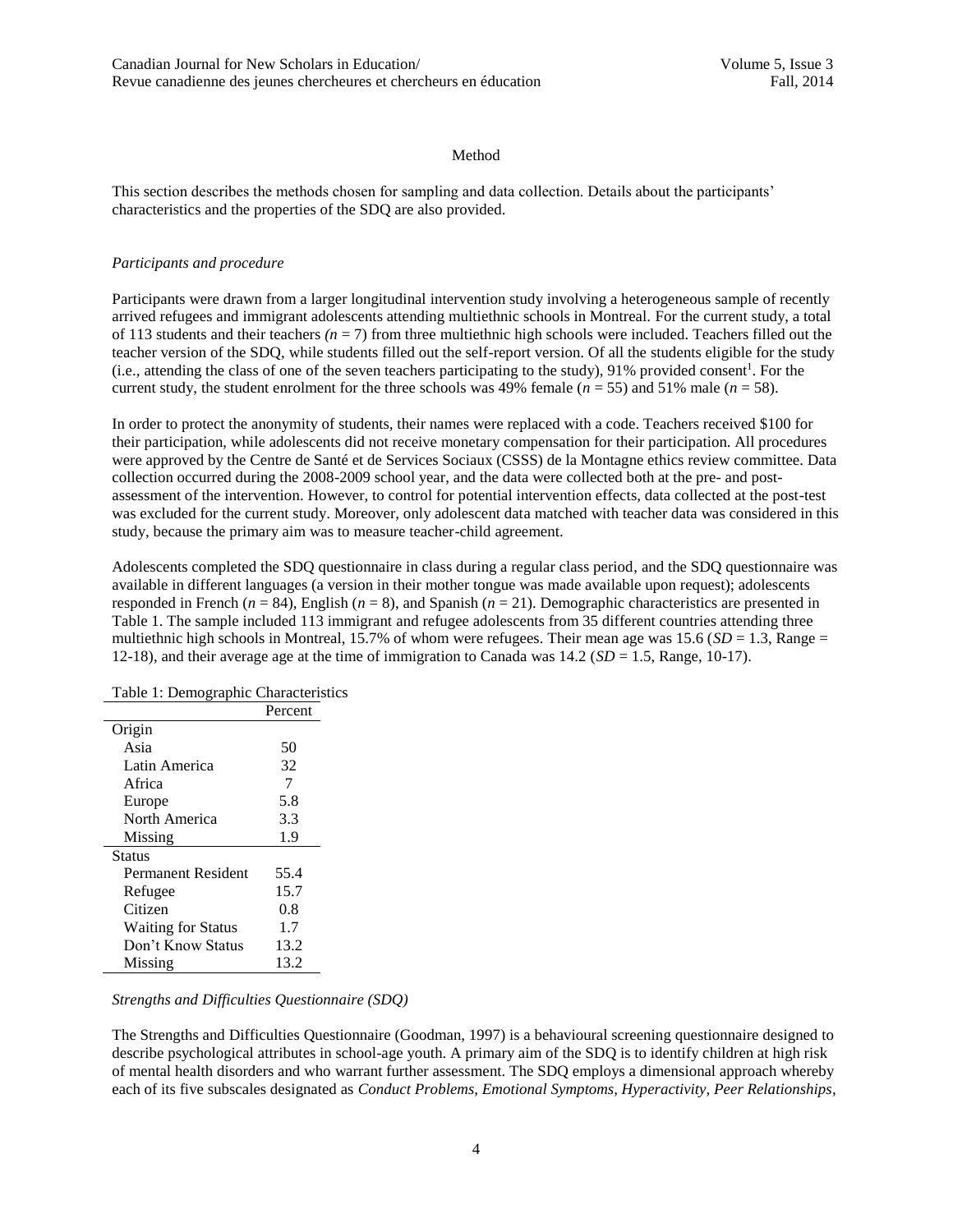*and Prosocial Behaviour* make up five independent dimensions of child behaviour. Table 2 indicates how the first four subscales are divided into internalizing and externalizing symptoms (the problem items).

| <b>Subscales</b>                         | Internalizing Symptoms (abbreviated)        | Externalizing Symptoms (abbreviated)                                                                     |
|------------------------------------------|---------------------------------------------|----------------------------------------------------------------------------------------------------------|
| <b>Hyperactivity</b>                     |                                             | Distractible, Restless, Fidgety,<br>Persistent, Reflective                                               |
| <b>Emotional Problems</b>                | Worries, Unhappy, Clingy, Fears,<br>Somatic |                                                                                                          |
| <b>Conduct Problems</b><br>Peer Problems |                                             | Lies, Tempers, Obedient, Fights, Steals<br>Popular, Best with Adults, Solitary,<br>Bullied, Good Friends |

Ratings on a 25 item Likert-type scale are summed to yield quantitative scale scores. The negative and positive items are rated on a 0-2 rating scale (ranging from "not true" to "certainly true") for problem items and prosocial items are reverse coded. The scores on each scale and subscales are classified as normal, borderline, or abnormal according to the following ranges: Total Difficulties Score: normal (0-15), borderline (16-19), abnormal (20-40) ; Emotional Symptoms and the Hyperactivity Scores : normal (0-5), borderline (6), abnormal (7-10); Conduct Problem Score: normal (0-3), borderline (4), abnormal (7-10); Peer problems Score: normal (0-3), borderline (4-5), abnormal (6-10); Prosocial Behaviour Score: normal (6-10), borderline (5), abnormal (0-4).

Although the SDQ is brief, the reliability and validity of its psychometric properties have been supported by various studies (Achenbach et al., 2008, Du, Kou, & Coghill, 2008, Goodman et al., 1998). In addition, Bourdon et al. (2005) report results that indicated good acceptability (high response rates) and internal consistency. In this study, the reliability of the SDQ was assessed by means of Cronbach's alpha. For the teacher and self-reports the Total Difficulties scale and Emotional Symptoms subscale ranged from acceptable to good. The internal consistencies were respectively as follows: Total Difficulties scale Cronbach's Alpha = 86 (teacher report), Cronbach's Alpha = .64 (self-report); Emotional Symptoms subscale Cronbach's Alpha =.75 (teacher report), Cronbach's Alpha =. 60 (self-report). These reliability coefficients are in line with the mean Cronbach found in Goodman's (2001) studies using the SDQ. In his community sample  $(N = 10, 438)$  of 5-15 year-olds, which also included the parent and teacher reports, Goodman found a mean Cronbach's Alpha = .73. More specifically, the internal consistencies for the Emotional symptoms subscale of the teacher and self-versions were Cronbach's Alpha =.66 and Cronbach's Alpha  $= .78$ .

#### Results

In order to answer the research questions, data analysis was carried out using the chi-squared goodness of fit Test and the Pearson Correlation. The former enabled an overview of gender effects as regards to the difficulties reported by males, by females, and by their teachers on the four first subscales (see Table 2). The latter allowed an analysis of gender differences as regards to the inter-informant agreement. The results will be discussed in the following section.

## *Comparing the SDQ Scores with Normative Data from the Literature*

Gender differences on internalizing and externalizing symptoms for both informants were assessed using the Pearson Chi-Squared test (see table 3). Percentages are presented in terms of the proportions of males and females in the normal, borderline, and abnormal categories in Table 3. The self- and the teacher reports indicated that males were significantly higher on the Conduct Problems subscale in comparison to females (self-report:  $\phi = .35$ ; Teacherreports:  $\phi = .29$ ). Teachers also rated males significantly higher on the Hyperactivity subscale ( $\phi = .32$ ), but a similar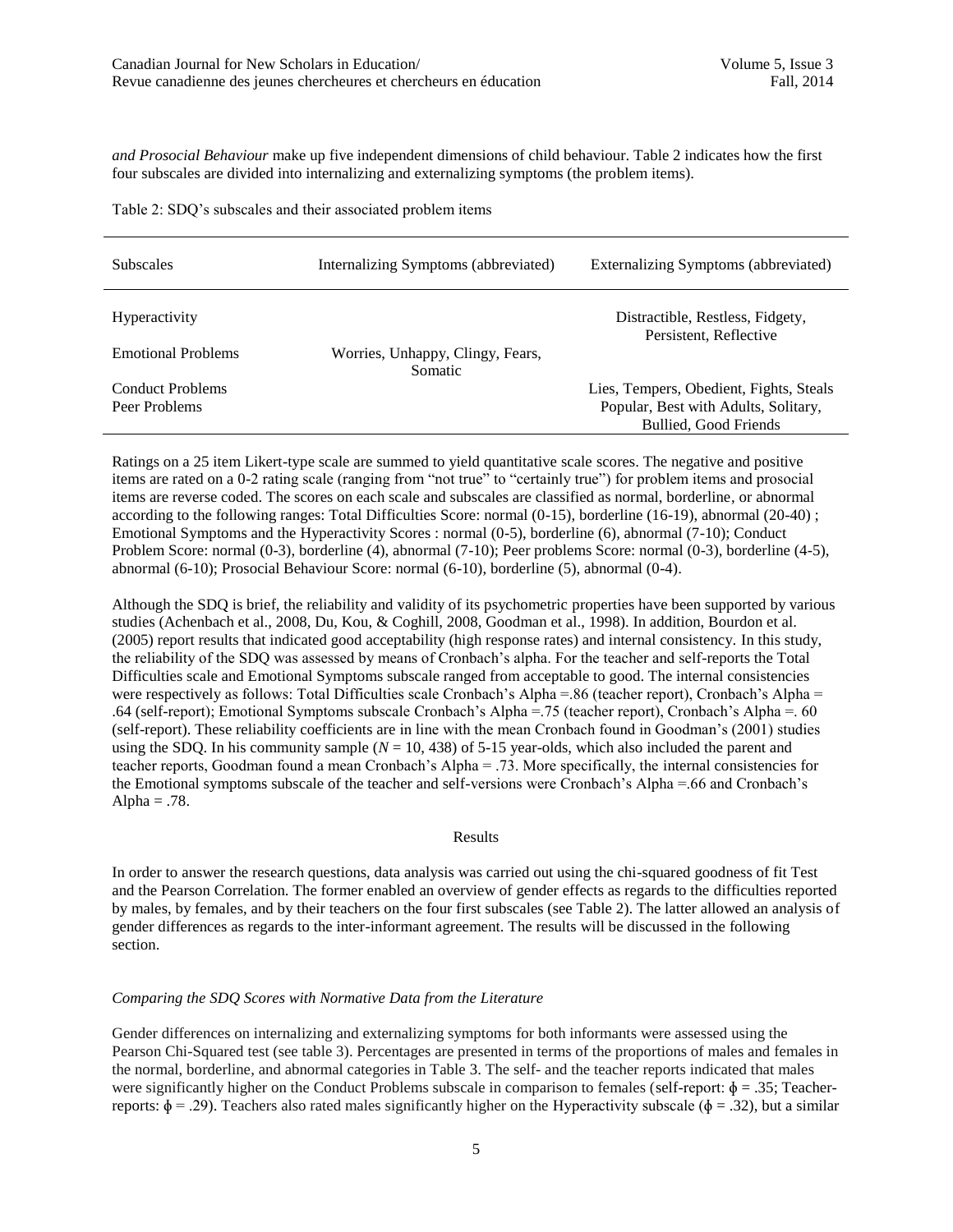gender difference was not found in the self-report. No significant difference was found between males and females on the Peer Problem subscale.

Furthermore, females rated themselves significantly higher on the Emotional Symptoms subscale ( $\phi = .36$ ), while no significant difference was found in the teacher assessments between males and females (see Table 3). These findings align to those found elsewhere in the literature comparing self- and parent reports (Prior et al., 2005; Rousseau & Drapeau, 1998). In addition, based on the mean level of reported symptoms (see Table 4), one can observe that teachers identified only slightly more internalizing symptoms in females than males, even though females scored significantly higher on the self-report Emotional Symptoms subscale than did males. Similar discrepancies were also found in studies with comparable populations (Collishaw et al., 2009; Wille et al., 2008).

Table 3: Pearson chi-squared goodness of fit test: percentage of male and females who fell into the normal, borderline, and abnormal categories for each subscale based on self-report and teacher reports.

|                                 | Male $(n = 58)$ |            | Female $(n = 55)$ |        |                   | $\chi^2$ |           |
|---------------------------------|-----------------|------------|-------------------|--------|-------------------|----------|-----------|
|                                 | Normal          | Borderline | Abnormal          | Normal | <b>Borderline</b> | Abnormal |           |
| <b>Total Difficulties Score</b> |                 |            |                   |        |                   |          |           |
| <b>Teacher Report</b>           | 66.8            | 33.2       | 0.0               | 83.9   | 16.2              | 0.0      | 7.67      |
| Self-Report                     | 43.7            | 56.3       | 0.0               | 58.2   | 41.8              | 0.0      | 1.65      |
| Hyperactivity                   |                 |            |                   |        |                   |          |           |
| <b>Teacher Report</b>           | 41.2            | 45.2       | 13.7              | 69.7   | 28.7              | 1.8      | $11.25**$ |
| Self-Report                     | 45.5            | 52.7       | 1.8               | 49.2   | 50.8              | 0.0      | 5.62      |
| <b>Emotional Symptoms</b>       |                 |            |                   |        |                   |          |           |
| <b>Teacher Report</b>           | 74.5            | 25.5       | 0.0               | 67.8   | 30.4              | 1.8      | 2.53      |
| Self-Report                     | 56.3            | 41.8       | 1.8               | 42.1   | 52.7              | 5.3      | $14.25**$ |
| <b>Conduct Problems</b>         |                 |            |                   |        |                   |          |           |
| <b>Teacher Report</b>           | 74.5            | 25.6       | 0.0               | 94.7   | 5.4               | 0.0      | $9.27*$   |
| Self-Report                     | 52.7            | 47.2       | 0.0               | 84.3   | 15.7              | 0.0      | $14.04**$ |
| Peer Problems                   |                 |            |                   |        |                   |          |           |
| <b>Teacher Report</b>           | 68.6            | 31.4       | 0.0               | 62.4   | 37.6              | 0.0      | 1.35      |
| Self-Report                     | 32.7            | 67.3       | 0.0               | 49.1   | 50.9              | 0.0      | 1.86      |

Note:  $*$  denotes  $p < .05$ ,  $**$  denotes  $p < .01$ 

Table 4: Mean (*SD*) Self-Reported and Teacher Reported Psychological Symptoms by Gender

|                              | Male $(n = 58)$          |                             | Female $(n = 55)$        |                             |  |
|------------------------------|--------------------------|-----------------------------|--------------------------|-----------------------------|--|
|                              | Mean Self-Report<br>(SD) | Mean Teacher Report<br>(SD) | Mean Self-Report<br>(SD) | Mean Teacher Report<br>(SD) |  |
| <b>Total Difficulties</b>    | 11.22(4.76)              | 7.98(6.24)                  | 9.98(4.27)               | 6.04(4.98)                  |  |
| <b>Hyperactivity</b>         | 3.00(1.93)               | 3.33(2.95)                  | 2.7(1.63)                | 1.68(1.93)                  |  |
| Emotional<br><b>Symptoms</b> | 2.31(1.87)               | 1.65(2.09)                  | 3.16(2.06)               | 1.88(2.13)                  |  |
| <b>Conduct Problems</b>      | 2.53(1.76)               | 1.35(1.84)                  | 1.61(1.26)               | .63(.96)                    |  |
| Peer Problems                | 3.38(1.69)               | 1.65(1.67)                  | 2.51(1.65)               | 1.85(1.90)                  |  |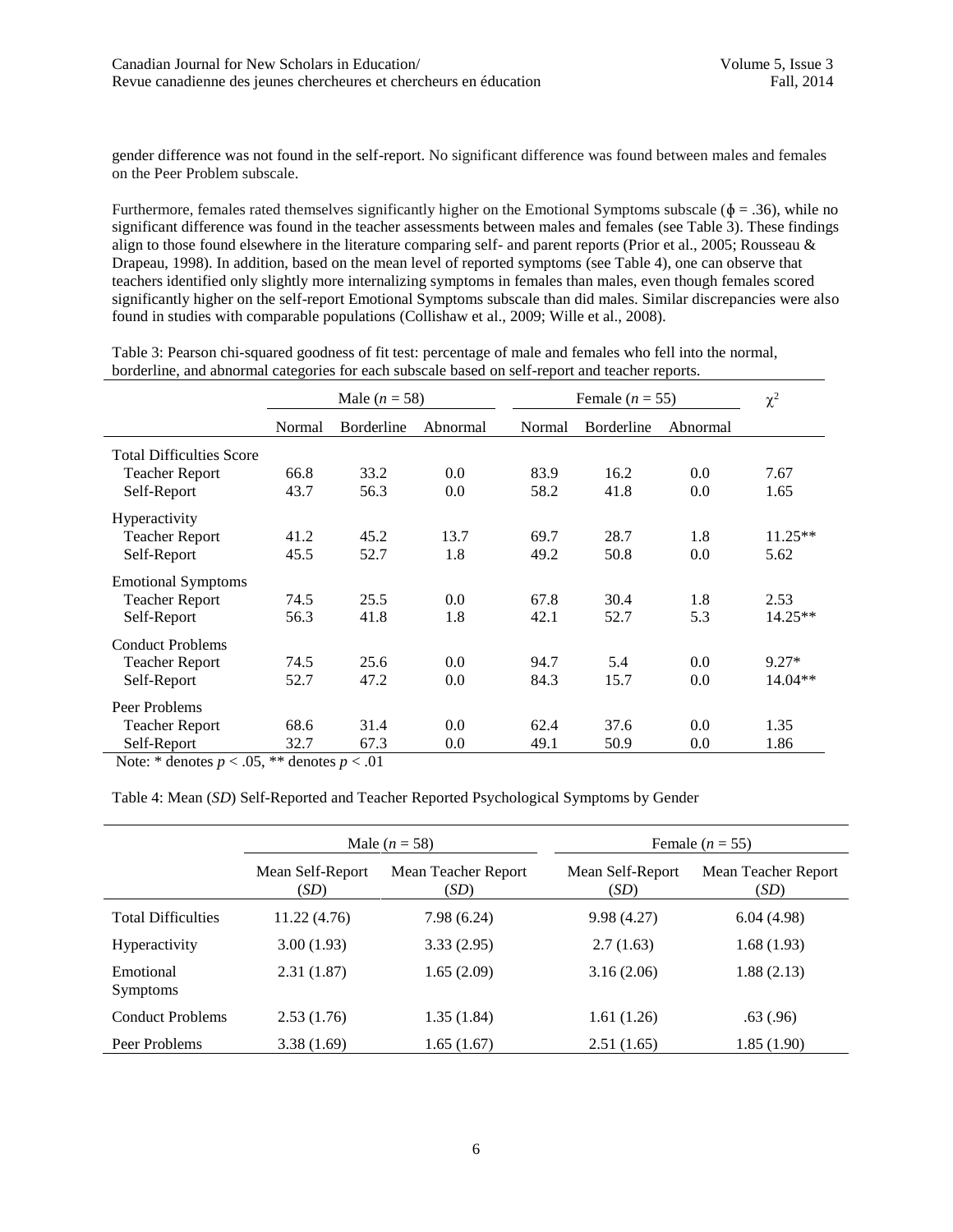## *Inter-Informant Agreement and Gender Differences*

The scores from the teacher SDQ reports were correlated (Pearson correlation) with the self-reports' scores independently for males and females. The correlations are presented in Table 5. The inter-informant agreement is only significant for two subscales: the Emotional symptoms subscale and the Prosocial subscale. However, the latter was ignored as the reliability was unacceptable for self-reports. Moreover, when segregated by sex, only the teacher and self-reports completed by males were significantly correlated to the emotional symptoms.

Table 5: Pearson correlation (*r*) of inter-informant agreement (Teacher vs. Self-Report) on all SDQ subscales

|                                                                       | Total $(N = 113)$ | Male $(n = 58)$ | Female ( $n = 55$ ) |
|-----------------------------------------------------------------------|-------------------|-----------------|---------------------|
| <b>Total Difficulties</b>                                             | .17               | .25             | $-.14$              |
| <b>Hyperactivity</b>                                                  | .13               | .08             | .18                 |
| <b>Emotional Symptoms</b>                                             | $.21*$            | $.38*$          | .05                 |
| <b>Conduct Problems</b>                                               | .10               | .04             | $-.04$              |
| Peer Problems                                                         | .11               | .14             | .12                 |
| Prosocial Behaviour<br>$\mathbf{v}$ and $\mathbf{v}$ and $\mathbf{v}$ | $.20*$            | $.30*$          | .28                 |

Note:  $*$  denotes  $p < .05$ 

## Discussion

The data shows that there is a relatively poor inter-informant agreement between teachers and refugee and immigrant youth, especially on the behavioral problems subscales. Such results contrast with other research findings on community samples as a weaker agreement is usually found on the Emotional symptoms subscale compared to other subscales (Collishaw et al., 2009; Goodman et al., 2000). Nevertheless, the inter-informant agreement is only significant between the internalizing symptoms reported by males and teachers. Moreover, the score on the Emotional Symptoms subscale predicts the total difficulties score for self-reports, but not for teacher reports, suggesting that immigrant and refugee adolescents may cover up problems, which in turn may go unnoticed by their teachers. These results confirm the need to consider the refugee and immigrant adolescents' perspective in the assessment of their psychological attributes, which has been highlighted by other authors (Rousseau & Drapeau, 1998; Stone et al., 2010).

The use of multiple informants may be particularly crucial in multiethnic settings where youth may have more difficulty communicating in a foreign language and where cultural differences between the teachers and their students may prevent early and reliable detection of their psychological problems. Teachers' use of effective strategies for improving communication with their refugee and immigrant students may represent an important step to obtain an accurate view of their problems so that professional help may be sought when required (Fung & Lau, 2010).

Our analysis of reported psychological problems in immigrant and refugee adolescents also provides important information on gender-specific issues. In our sample, males and females reported different levels of symptoms, and the inter-informant agreement appears to be related to gender with teachers recognizing better males' than females' emotional symptoms. Like previous research findings on inter-informant agreement between Asian parents and adolescents (Rousseau & Drapeau, 1998), the observed gap between the internalizing symptoms reported by females and by the adult-informants is quite noteworthy. These results have important implications: Emotional distress in female refugee or immigrant youth may be misinterpreted as issues with conduct or behaviour, or the emotional distress may be altogether missed by their teachers and by their parents (Goodman et al., 2000). In order to avoid having internalizing problems unrecognized in school settings, teachers, who naturally tend to focus on conduct rather than emotional problems, should be aware of the potential co-occurrence of externalizing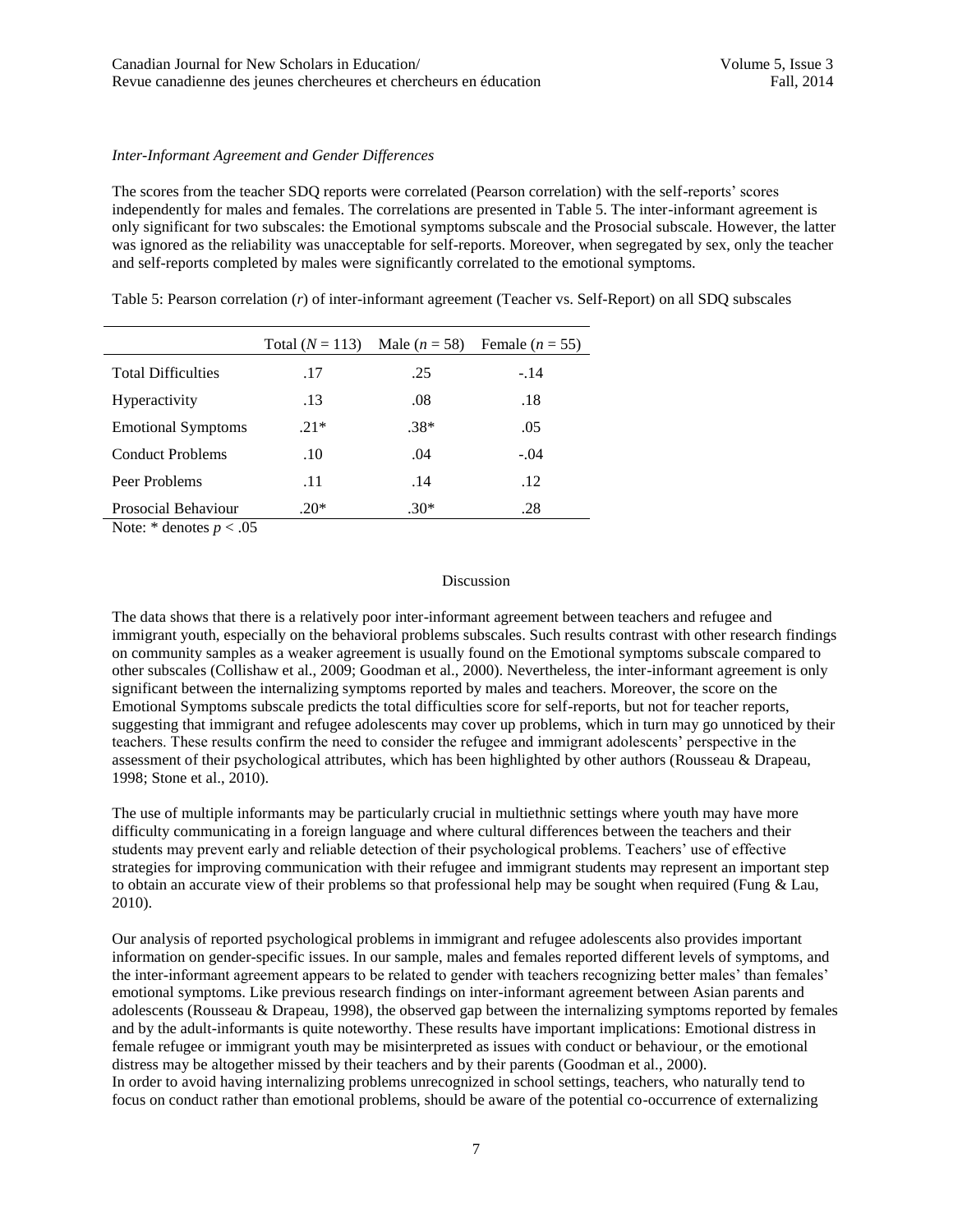and internalizing symptoms. This awareness may help teachers pay attention to potential comorbid emotional problems when they notice conduct problems in their students (Goodman et al., 2000; Wille et al., 2008). Moreover, it may be important to sensitize teachers in multiethnic schools to the increased difficulty of identifying internalizing symptoms in their female students in comparison to their male students. A better understanding around awareness of female students' emotional status could contribute to reducing the amount of untreated psychological problems and help to improve their developmental outcomes and well-being (Lappalainen, et al., 2014).

#### Limitations

Although the SDQ has been validated cross-culturally, there may still be some limitations associated with using traditional Western psychological concepts to assess mental health in other cultural groups (Bracken, Giller, & Summerfield, 1995). Adolescents may also have underreported problems, because they may not have been comfortable admitting behaviours and emotions, which are interpreted as deviant in their culture or ethnic group. In addition, the immigration process may have had inhibitory effects on the adolescents from our sample (language adaptation, coping with the new environment, etc.). Furthermore, the inter-informant differences found in our study may reflect reporter bias or misinterpretation by teachers, who had only known their students for a few months at the time of data collection. A related possibility is that the differences were associated with the distinct cultural backgrounds between teachers and youth (Stone et al., 2010). A final limitation to this study is the relatively small sample size, which may have affected the validity of the results.

#### Conclusion

Although there is growing awareness of mental health problems among youth in community and school settings, a considerable discrepancy has been found between the prevalence rates and the percentage of these children referred to mental health services (Stone et al., 2010). Different elements have been put forward to explain this phenomenon. In this study, the concern was on refugee and immigrant students whose access to mental health services may be more limited than their peers due to the fact that refugee and immigrant parents tend to underreport (or do not recognize) psychological symptoms in their children (Anstiss et al., 2004; Gudiño et al., 2009; Lau et al., 2004; Rousseau & Drapeau, 1998). This study shows that it may also be difficult to recognize mental health problems amongst refugee and immigrant youth in school settings, even when using an assessment tool, such as the SDQ. Indeed, the low inter-informant agreement found in our study between the teacher and self-reports on the SDQ accentuates the importance of using a multiple informants approach when assessing mental health needs in youth. Integrating the adolescents' perspective seems particularly important in screening studies carried out in multiethnic settings where adolescents may have more difficulty communicating in a foreign language with their teachers and where cultural differences between the teachers and their students may increase bias in their reports.

Moreover, the observed association between female gender and low inter-informant agreement for internalizing symptoms, as measured by the emotional problems subscale, calls for increased attention to emotional distress in refugee and immigrant females. Such findings also emphasize the need to investigate why teachers may not recognize internalizing symptoms in females in particular. Future research should use an *emic* approach whereby researchers would aim at understanding the causes of such inter-informant disagreement through qualitative methods (Achenbach et al., 2008).This type of investigation could focus on particular refugee and immigrant adolescents' characteristics and/or on specifics situations (i.e., recent immigration cases). In doing so, researchers could also compare emotional and behavioural symptoms in immigrant and refugee adolescents at different stages of the migration process to identify if patterns change with time and acculturation. It would be especially interesting to uncover factors that could advance our overall understanding of the interplay between biological and psychological factors (e.g., gender effect, temperament differences, etc.) and environmental factors (e.g., having to adapt to a host country, coping with the migrant experience, cultural idioms of distress, etc.).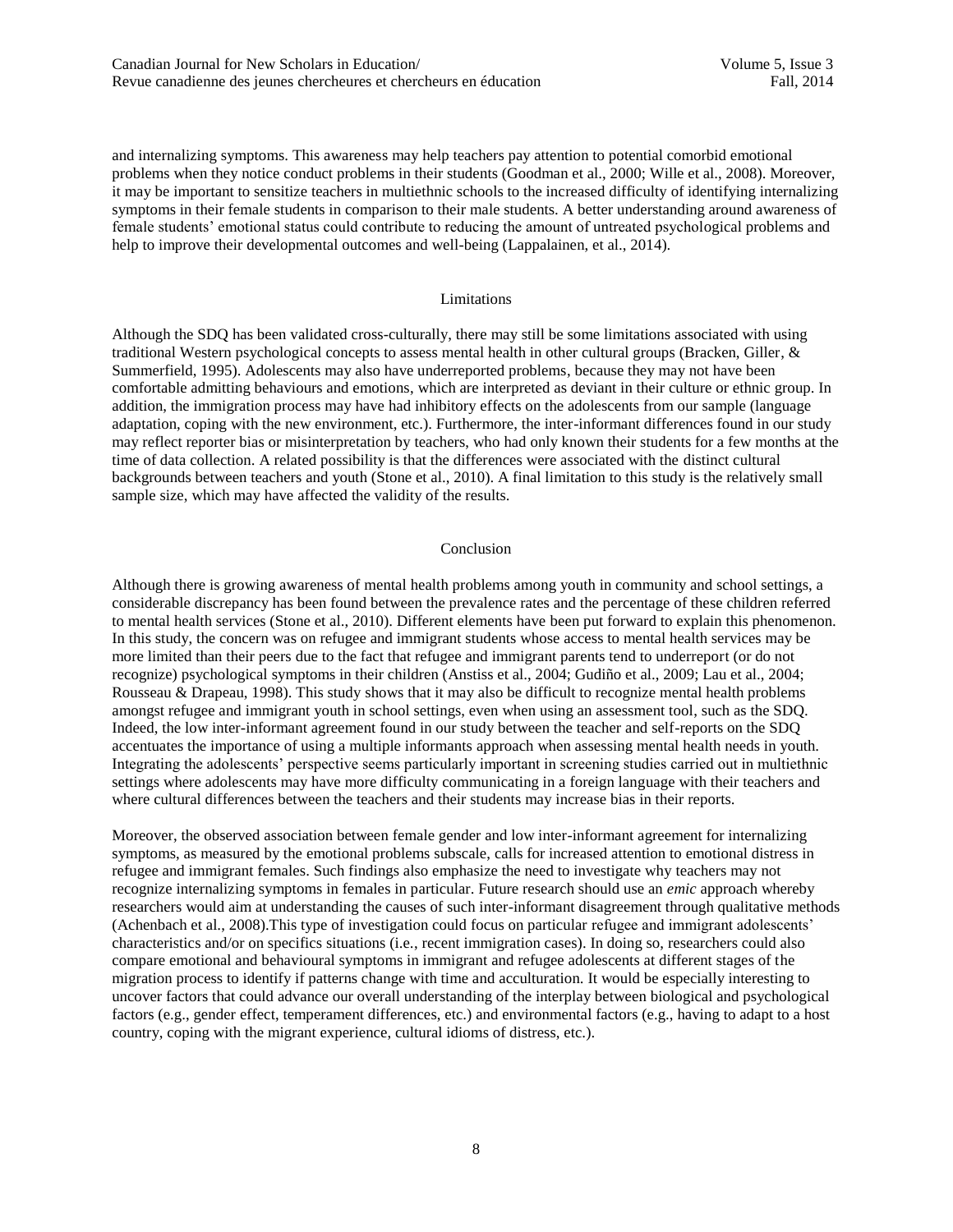#### References

- Achenbach, T. M., Becker, A., Dopfner, M., Heiervang, E., Roessner, V., Steinhaussen, H. C., & Rothenberger, A. (2008). Multicultural assessment of child and adolescent psychopathology with ASEBA and SDQ instruments: research findings, applications, and future directions. *The Journal of Child Psychology and Psychiatry*, *49*(3), 251-275.
- Alfons, A. M., Crijnen, A. A., Bengi-Arslan, L., & Verhulst, F. C. (2000). [Teacher-reported problem behaviour in](http://www.biomedexperts.com/Abstract.bme/11142433/Teacher-reported_problem_behaviour_in_Turkish_immigrant_and_Dutch_children_a_cross-cultural_comparison)  [Turkish immigrant and Dutch children: A](http://www.biomedexperts.com/Abstract.bme/11142433/Teacher-reported_problem_behaviour_in_Turkish_immigrant_and_Dutch_children_a_cross-cultural_comparison) cross-cultural comparison. *Acta psychiatrica Scandinavica, 102*(6), 439-444.
- Anstiss, H., Ziaian, T., Procter, N., Warland, J., & Baghurst, P. (2009). Help-seeking for mental health problems in young refugees: A review of the literature with implications for policy, practice, and research. *Transcultural Psychiatry, 46*(4) 584-607.
- Bielsa, V. C., Braddick, F., Jané-Llopis, E., Jenkins, R., & Puras, D. (2010). Child and adolescent mental health policies, programmes and infrastructures across Europe. *International Journal of Mental Health Promotion*, *12*(4), 10-26.
- Bourdon, K. H., Goodman, R., Rae, D. S., Simpson, G., & Koretz, D. S. (2005). The Strengths and Difficulties Questionnaire: U.S. normative data and psychometric properties. *Journal of the American Academy Child and Adolescent Psychiatry*, *44*, 557-564.
- Bracken, P. J., Giller, J. E., & Summerfield, D. (1995). Psychological responses to war and atrocity: The limitations of current concepts. *Social Science & Medicine, 40*(8), 1073-1082.
- Collishaw, S., Goodman, R., Ford, T., Rabe-Hesketh, S., & Pickles, A. (2009). How far are associations between child, family and community factors and child psychopathology informant-specific and informant-general? *The Journal of Child Psychology and Psychiatry*, *50*(5), 571-580.
- DesMeules, M., Gold, J., Kazanjian, A., Manuel, D., Payne, J., Vissandjée, B., McDermott, S., & Mao, Y. (2004). New approaches to immigrant health assessment. *Canadian Journal of Public Health, 95*(3), 22-26.
- Du, Y., Kou, J., & Coghill, D. (2008). The validity, reliability and normative scores of the parent, teacher and selfreport versions of the Strengths and Difficulties Questionnaire in China. *Child and Adolescent Psychiatry and Mental Health*, *2*(8), 1-15. doi:10.1186/1753-2000-2-8
- Fung, J. J., & Lau, A. S. (2010). Factors associated with parent–child (dis)agreement on child behavior and parenting problems in Chinese immigrant families. *Journal of Clinical Child & Adolescent Psychology*, *39*(3), 314-327.
- Goodman, R. (1997). The Strengths and Difficulties Questionnaire: a research note. *Journal of Child Psychology and Psychiatry, 38*, 581-586.
- Goodman, R. (2001). Psychometric properties of the Strengths and Difficulties Questionnaire (SDQ). *Journal of the American Academy of Child & Adolescent Psychiatry, 40*, 1337-1345.
- Goodman, R., Ford, T., Simmons, H., Gatward, R., & Meltzer, H. (2000). Using the Strengths and Difficulties Questionnaire (SDQ) to screen for child psychiatric disorders in a community sample. *British Journal of Psychiatry*, *177*, 534-539.
- Goodman, R., Meltzer, H., & Bailey, V. (1998). The Strengths and Difficulties Questionnaire: a pilot study on the validity of the self-report version. *European Child and Adolescent Psychiatry, 7*, 125-130.
- Gudiño, O. G., Lau, A. S., Yeh, M., McCabe, K. M., & Hough, R. L. (2009). Understanding racial/ethnic disparities in youth mental health services: Do disparities vary by problem type? *Journal of Emotional and Behavioral Disorders*, *17*, 3-16.
- Gurvitch A. (2005). What did we learn? A call to action to improve immigrants' access to mental health services. In Y. Danieli, R. L. & Dingman (Eds.), *On the ground after September 11: mental health responses and practical knowledge gained* (pp. 541-550). New York, NY: The Haworth Maltreatment and Trauma Press.
- Hackett, L., Theodosiou, L., Bond, C., Blackburn, C., Spicer, F., & Lever, R. (2010). Understanding the mental health needs of primary school children in an inner-city local authority. *Pastoral Care in Education: An International Journal of Personal, Social and Emotional Development*, *28*(3), 205-218.
- Lappalainen, K., Savolainen, H., Sointu, E. T., & Epstein, M. H. (2014). Cross-informant agreement and stability of the Strengths and Difficulties Questionnaire among Finnish mainstream and special education students. *International Journal of School & Educational Psychology*, *2*(1), 24-34.